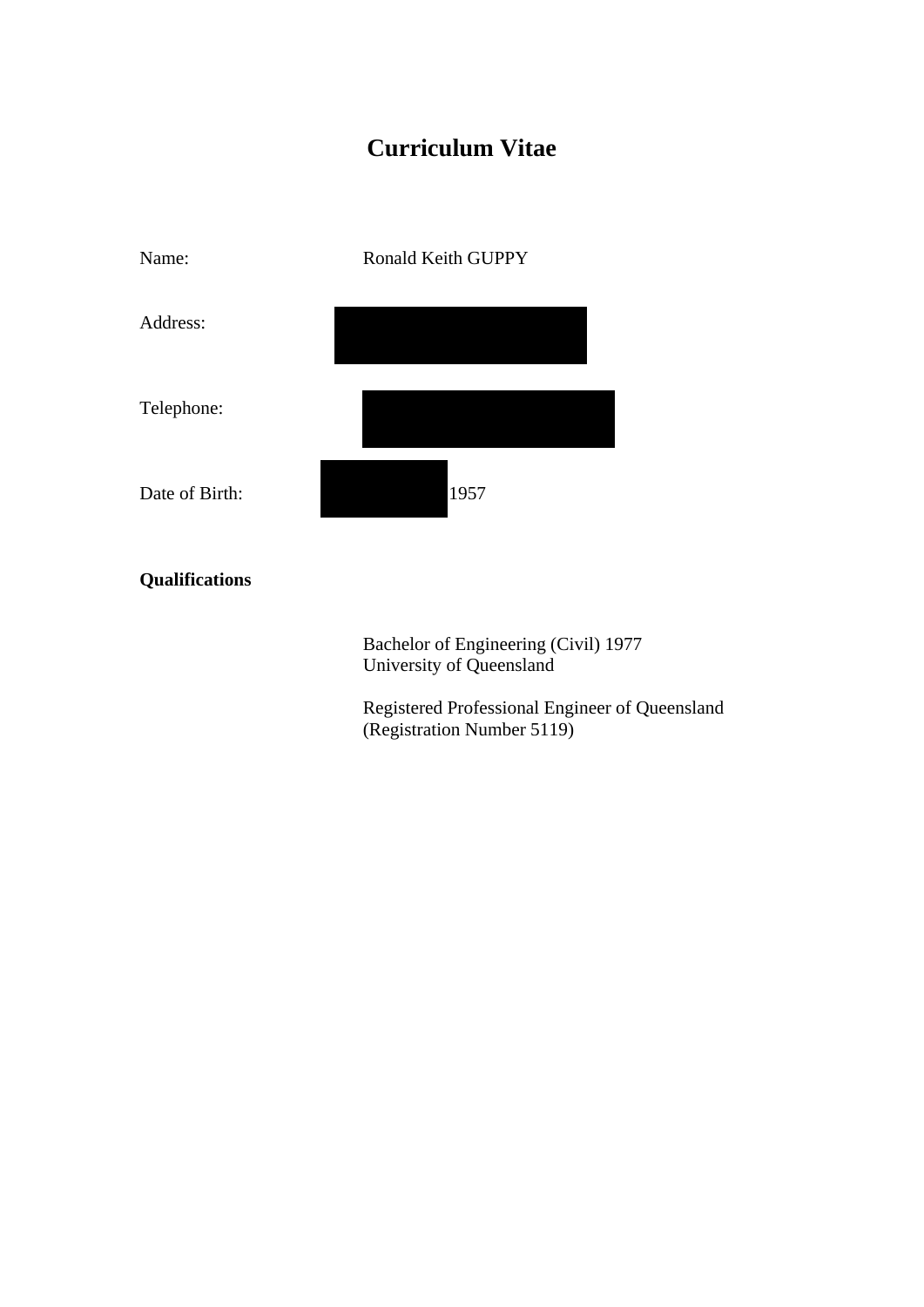#### **Employment History**

#### 2009 to present **Project Manager, Dam Safety Department of Environment and Resource Management Brisbane, Queensland**

Conduct safety condition audits at dam to assess the dam safety management practices of the dam owner and their regulatory compliance.

Review dam safety aspects of proposals for construction of dams and recommend conditions for the safe construction, operation and maintenance of the dam.

Decide on acceptance of failure impact assessments for determining whether dams are referable

Prepare safety conditions for referable dams

Conduct training courses in dam safety surveillance for dam owners and operators

Act as state representative on the national committee setting the curriculum for national dam safety surveillance operator training

Departmental liaison officer for stages of Ross River Upgrade Project where subsidy of almost \$M80 was paid

Represent department on committee preparing guidelines on construction of ponds for use in aquaculture operations.

Contribute to the development of guidelines including for failure impact assessment and dam safety management for use in the regulation of dam safety.

Review and provide recommendations for the update of flood mitigation manuals

Give presentations on referable dam issues such as failure impact assessment, emergency action planning and causes of dam failure to

Investigate and report on dam safety incidents and possible remedial actions

Provide engineering advice to Dam Safety (Farm Dams) group on assessment of the population at risk for farm dams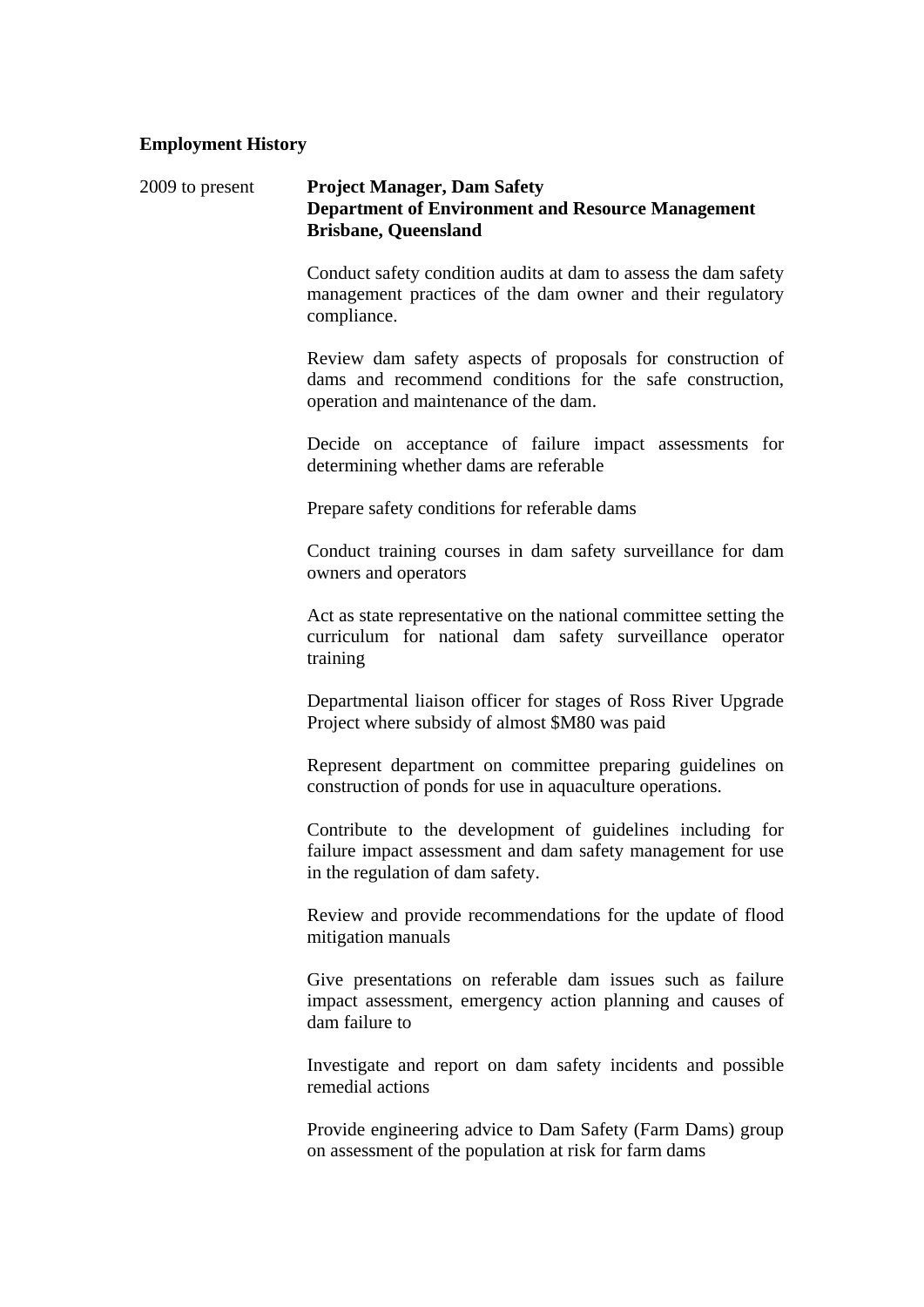| 1998 to 2009 | <b>Principal Engineer, Dam Safety</b><br><b>Department of Natural Resources and Water</b><br><b>Brisbane, Queensland</b>                                                                                      |
|--------------|---------------------------------------------------------------------------------------------------------------------------------------------------------------------------------------------------------------|
|              | As per above for Project Manager, Department of Environment<br>and Resource Management                                                                                                                        |
| 1997 to 1998 | <b>Senior Engineer, Dam Safety</b><br><b>Department of Natural Resources and Water</b><br><b>Mackay, Queensland</b>                                                                                           |
|              | Provide dam safety advice and oversight the regulation of<br>referable dams throughout the northern part of Queensland                                                                                        |
|              | Advise dam owners on practices to be followed in the<br>management of referable dams                                                                                                                          |
|              | Review proposals for the construction of referable dams and<br>negotiate variations with the dam owners and/or engineering<br>consultants so that dam safety requirements are met.                            |
|              | Investigate dam safety incidents and recommended remedial<br>actions                                                                                                                                          |
| 1992 to 1997 |                                                                                                                                                                                                               |
|              | <b>Engineer, Dam Safety</b><br><b>Department of Natural Resources and Water</b><br><b>Brisbane, Queensland</b>                                                                                                |
|              | comprehensive<br>surveillance inspections<br>of<br>Conduct<br>departmental dams including Fred Haigh and Wuruma Dam                                                                                           |
|              | Undertake dam break analyses for dams, including Ibis Dam at<br>Irvinebank, to determine need for dam safety regulation.                                                                                      |
|              | Review referable dam proposals and provide recommendations<br>regarding dam safety for the licensing of referable dams,<br>particularly those involving mining operations and hazardous<br>waste containment. |
|              | Prepare and deliver training courses in dam safety management<br>to dam owners and departmental regulatory staff                                                                                              |
| 1990 to 1992 | <b>Engineer, Surface Water Assessment</b><br><b>Queensland Water Resources Commission</b><br><b>Brisbane, Queensland</b>                                                                                      |

yield studies for dams.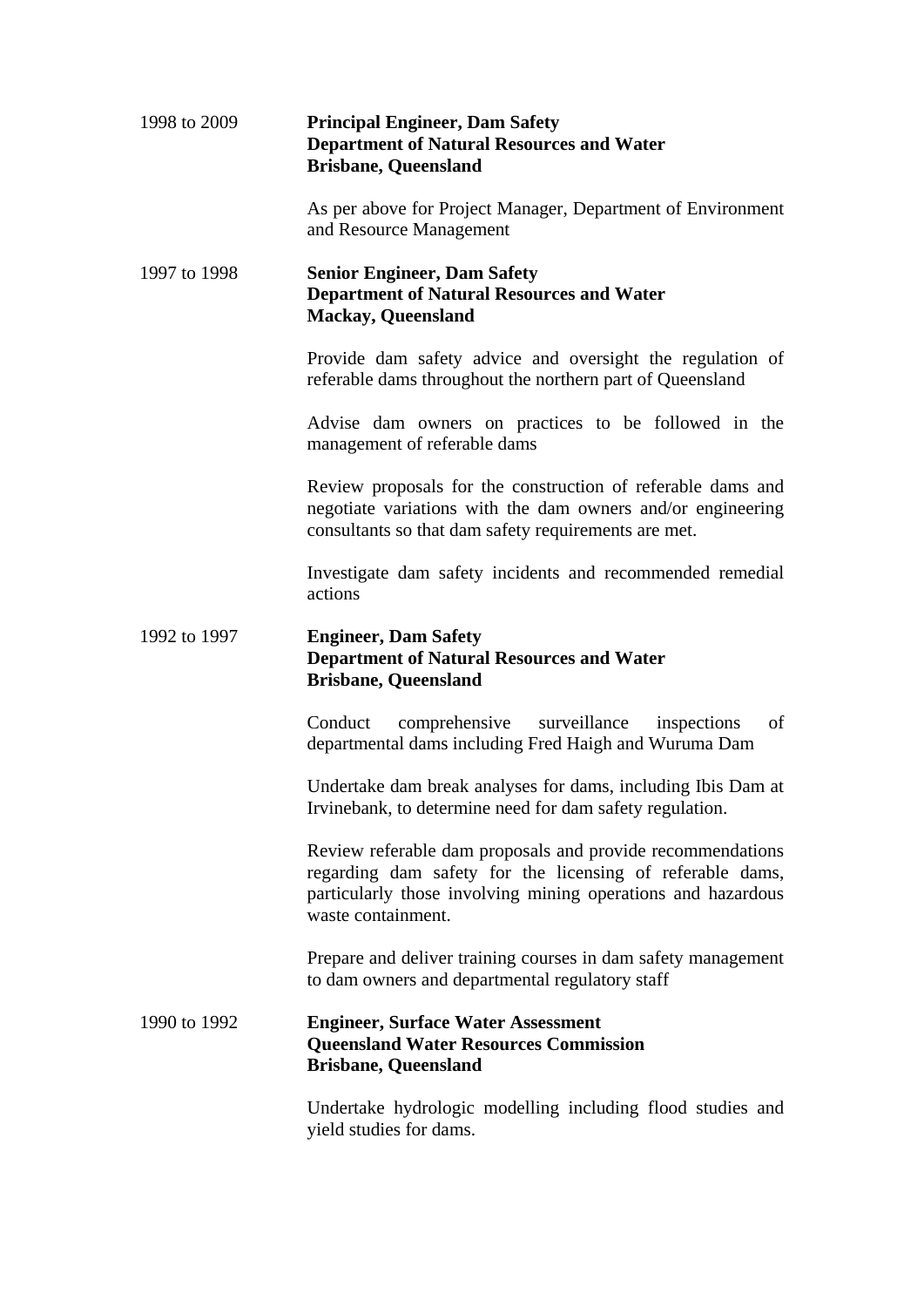Undertake hydraulic modelling of floodplain at Rosevale for assessment of flood mitigation proposals.

#### 1989 to 1990 **Engineer, Safety and Technology Branch Department of Mines Cairns, Queensland**

Provide recommendations to mining inspectors on all issues concerning construction and operation dams, especially tailings dams, and water and tailings management on mine sites particularly concerning the containment of hazardous substances.

Provide recommendations on rehabilitation works necessary at abandoned mine sites

## 1983 to 1989 **Engineer, Central Regional Queensland Water Resources Commission Rockhampton, Queensland**

Design of works including pump stations, culverts, siphons, flumes and measuring weirs for use in irrigation schemes

Manage the construction and refurbishment of works, including pump stations, culverts, siphons flumes and weirs associated with irrigation schemes

Review the operational performance of the irrigation areas at Theodore.

Act as government representative on Palmgrove, Benleith and Washpool Water Boards

Supervise the construction of the water treatment plant for **Theodore** 

Prepare preliminary designs for water supply schemes for potential Water Board Areas

Provide recommendations on waterworks licensing matters, including dam construction and tailings management

## 1980 to 1983 **Engineer, Groundwater Branch Irrigation and Water Supply Commission Brisbane, Queensland**

Model groundwater behaviour within groundwater use areas to determine the available resource and sustainable yield.

## 1979 **Engineer, Farm Water Supplies Branch**